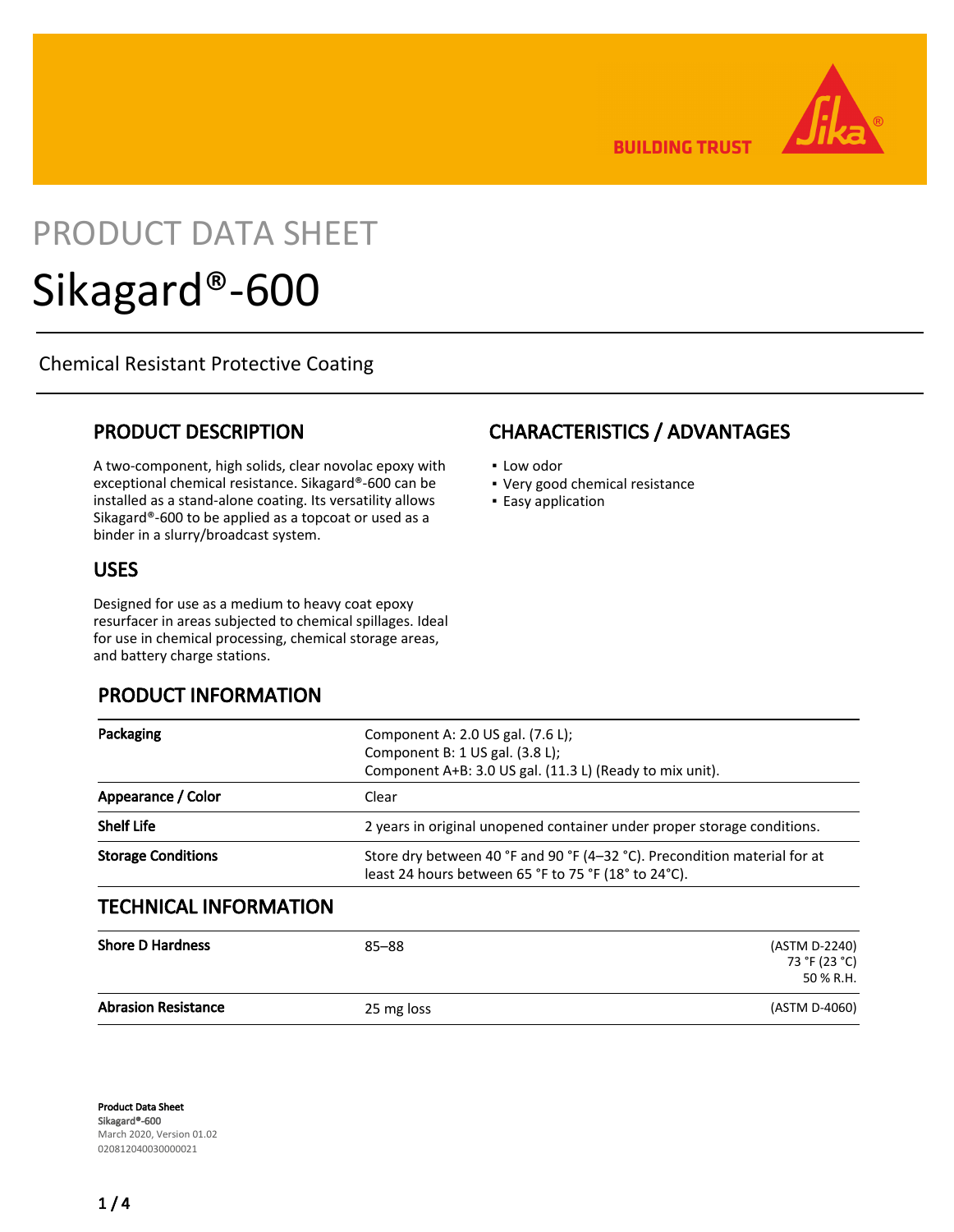| <b>Compressive Strength</b>      |                                                  | 400 psi (28 days)                                                                                                                                                                                                                                                                                                                                     |                |                                             |  |  |
|----------------------------------|--------------------------------------------------|-------------------------------------------------------------------------------------------------------------------------------------------------------------------------------------------------------------------------------------------------------------------------------------------------------------------------------------------------------|----------------|---------------------------------------------|--|--|
| <b>Tensile Strength</b>          |                                                  | 4,340 psi (7 days)                                                                                                                                                                                                                                                                                                                                    |                |                                             |  |  |
| <b>Elongation at Break</b>       | 24 %                                             |                                                                                                                                                                                                                                                                                                                                                       |                |                                             |  |  |
| <b>Tensile Adhesion Strength</b> | > 400 psi (2.76 MPa)<br>(100 % concrete failure) |                                                                                                                                                                                                                                                                                                                                                       |                | (ASTM D-4541)<br>73 °F (23 °C)<br>50 % R.H. |  |  |
| <b>Chemical Resistance</b>       |                                                  | Please consult Sika Technical Services.                                                                                                                                                                                                                                                                                                               |                |                                             |  |  |
| <b>APPLICATION INFORMATION</b>   |                                                  |                                                                                                                                                                                                                                                                                                                                                       |                |                                             |  |  |
| Coverage                         |                                                  | Approximately 80-130 ft <sup>2</sup> /US gal (1.9-3.2 m <sup>2</sup> /L) at 12 to 20 mils (0.3-0.5 mm)<br>wet film thickness (w.f.t) or 240-390 ft <sup>2</sup> /US gal (5.9-9.6 m <sup>2</sup> /L) per 3 gallon<br>unit over primed, relatively smooth, dense concrete surfaces.<br>(The above figures do not allow for surface profile or wastage). |                |                                             |  |  |
| <b>Pot Life</b>                  | Temperature                                      |                                                                                                                                                                                                                                                                                                                                                       |                | Time                                        |  |  |
|                                  | 50 °F (10 °C)                                    |                                                                                                                                                                                                                                                                                                                                                       |                | $\approx$ 50 minutes                        |  |  |
|                                  | $\overline{68}$ °F (20 °C)                       |                                                                                                                                                                                                                                                                                                                                                       |                | $\sim$ 25 minutes                           |  |  |
|                                  | 86 °F (30 °C)                                    |                                                                                                                                                                                                                                                                                                                                                       |                | $\approx$ 15 minutes                        |  |  |
|                                  |                                                  | Do not apply after indicated pot life is exceeded. end of pot life is not visible.                                                                                                                                                                                                                                                                    |                |                                             |  |  |
| <b>Cure Time</b>                 | Ambient &<br>substrate<br><b>Temperature</b>     | foot traffic                                                                                                                                                                                                                                                                                                                                          | light traffic  | full cure                                   |  |  |
|                                  | 50 °F (10 °C)                                    | $~\sim$ 36 hours                                                                                                                                                                                                                                                                                                                                      | $~\sim$ 6 days | $\approx$ 10 days                           |  |  |
|                                  | 68 °F (20 °C)                                    | $\approx$ 24 hours                                                                                                                                                                                                                                                                                                                                    | $~\sim$ 4 days | $\sim$ 7 days                               |  |  |
|                                  | 86 °F (30 °C)                                    | $\sim$ 18 hours                                                                                                                                                                                                                                                                                                                                       | $\sim$ 2 days  | $\approx$ 5 days                            |  |  |
| <b>Waiting / Recoat Times</b>    | Ambient &<br>substrate<br><b>Temperature</b>     | minimum                                                                                                                                                                                                                                                                                                                                               | maximum        |                                             |  |  |
|                                  | 50 °F (10 °C)                                    | 24 hours                                                                                                                                                                                                                                                                                                                                              | 3 days         |                                             |  |  |
|                                  | 68 °F (20 °C)                                    | 8 hours                                                                                                                                                                                                                                                                                                                                               | 2 days         |                                             |  |  |
|                                  | 86 °F (30 °C)                                    | 6 hours                                                                                                                                                                                                                                                                                                                                               | 1 day          |                                             |  |  |

## APPLICATION INSTRUCTIONS

#### SURFACE PREPARATION

Surface must be clean, sound and dry. Remove dust, laitance, grease, curing compounds, Preparation bond inhibiting impregnations, waxes and any other contaminants. All projections, rough spots, etc. should be dressed off to achieve a level surface prior to the application.

Concrete - Should be cleaned and prepared to achieve a laitance-free and contaminant-free, open textured

Product Data Sheet Sikagard®-600 March 2020, Version 01.02 020812040030000021

surface by shot blasting or equivalent mechanical means (CSP-3 to CSP-4 as per ICRI guidelines). Sweep and vacuum any remaining dirt and dust with a wet/dry vacuum. Removing residual dust will help ensure a tenacious bond between the primer and substrate. Whenever "shot-blasting" is utilized, be careful to leave concrete with a uniform texture. "Over blasting" will result in reduced coverage rates of the primer and/or subsequent topcoats. The "shot blast" pattern may show through the last coat, known as "tracking". The compressive strength of the concrete substrate should be at least 3,500 psi (24 MPa) at 28 days and at least 215 psi (1.5 MPa) in tension at the time of application. For

**BUILDING TRUST** 

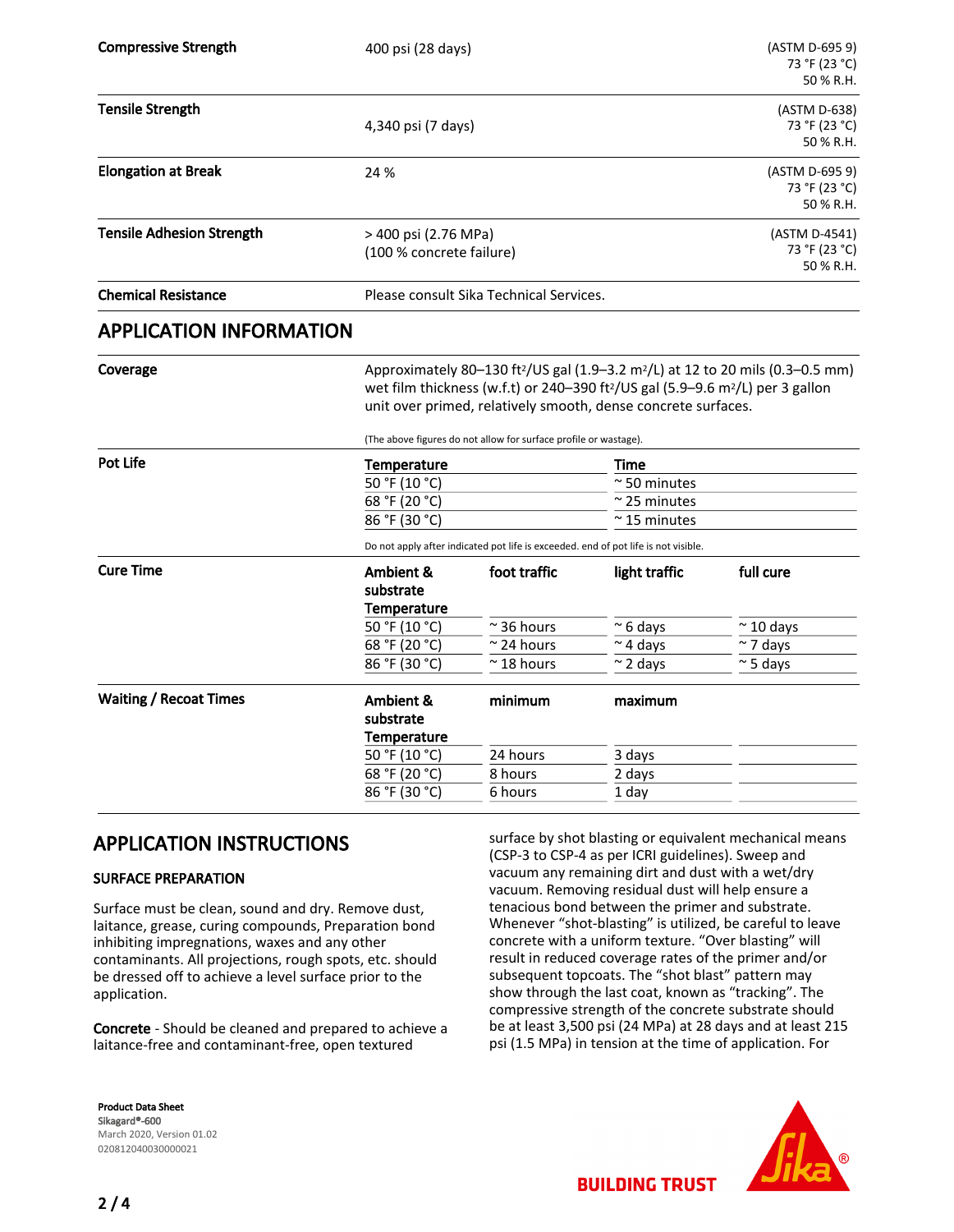other substrates, please contact Sika Technical Services. Priming - Priming for concrete substrate is required. Prime with either Sikagard® 616 or Sikalastic® MT Primer. Allow the primer to cure (varies with temperature and humidity) until tack free before applying subsequent coats. Ensure that the primer is pore-free, pinhole-free and provides uniform and complete coverage over the entire substrate. Please refer to the individual most current and respective Product Data Sheet for specific and detailed information.

### MIXING

Mix Ratio - 2 : 1 by volume. Pre-mixed each component separately. Empty Component B (Hardener) in the correct mix ratio into Component A (Resin). Mix the combined components for at least 3 minutes using a low speed drill (300–450 rpm) and Exomixer or Jiffy type paddle suited to the volume of the mixing container to minimize entrapped air. Be careful not to introduce any air bubbles while mixing.

Make sure the contents are completely mixed to avoid any weak or partially cured spots in the coating. During the mixing operation, scrape down the sides and bottom of the container with a flat or straight edge trowel at least once to ensure complete mixing. Do not mix more material than can be applied within the working time limits (i.e. Pot Life) at the actual field temperature.

## APPLICATION

Pour a thin approximately 6–12 in. wide bead of Sikagard®-600 in the form of a ribbon on the surface and spread the material at a rate of approximately 130 ft<sup>2</sup> /US gal (3.2  $m^2/L$ ) with a notched squeegee, flat squeegee, or trowel. Apply as evenly as possible, working from left to right, and then back. Back rolling is typically done with an 18 inch (454 mm) wide short nap, 3/8" (10 mm), solvent-resistant roller cover. Back roll the Sikagard®-600 only to level the squeegee applied material. Over-rolling and late back rolling may cause bubbling and leave roller marks.

## LIMITATIONS

Notes on Limitations: Prior to application, measure and confirm Substrate Moisture Content, Ambient Relative Humidity, Ambient and Surface Temperature and Dew Point. During installation, confirm and record above values at least once every 3 hours, or more frequently whenever conditions change (e.g. Ambient Temperature rise/fall, Relative Humidity increase/decrease, etc.). Substrate Moisture Content: Moisture content of concrete substrate must be  $\leq$  4 % by mass (pbw – part by weight) as measured with a Tramex® CME/CMExpert type concrete moisture meter on mechanically prepared surface according to this product data sheet (preparation to CSP-3 to CSP-4 as per ICRI guidelines). Do not apply to concrete substrate with moisture levels > 4 % mass (pbw – part by weight) as measured with

Tramex® CME/CMExpert type concrete moisture meter. If moisture content of concrete substrate is > 4 % by mass (pbw part by weight) as measured with Tramex® CME/CMExpert type concrete moisture meter, use Sikalastic® MT Primer or Sikafloor® 81 EpoCem. When relative humidity tests for concrete substrate are conducted per ASTM F2170 for project specific requirements, values must be ≤ 85 %. If values are > 85 % according to ASTM F2170 use Sikalastic® MT Primer or Sikafloor® 81 EpoCem. ASTM F2170 testing is not a substitute for measuring substrate moisture content with a Tramex® CME/ CMExpert type concrete moisture meter as described above.

Material Temperature: Precondition material for at least 24 hours between 65 °F to 75 °F (18° to 24°C). Ambient Temperature: Minimum/Maximum 50/85 ˚F (10/30 ˚C).

Substrate Temperature: Minimum/Maximum 50/85 ˚F (10/30 ˚C). Substrate temperature must be at least 5 ˚F (3 ˚C) above measured Dew Point. Mixing and Application attempted at Material, Ambient and/or Substrate Temperature conditions less than 65 ˚F (18 ˚C) will result in a decrease in product workability and slower cure rates.

Relative Ambient Humidity: Maximum ambient humidity 85 % (during application and curing).

Dew Point: Beware of condensation! The substrate must be at least 5 ˚F (3 ˚C) above the Dew Point to reduce the risk of condensation, which may lead to adhesion failure or "blushing" on the floor finish. Be aware that the substrate temperature may be lower than the ambient temperature.

Mixing: Do not hand mix Sikagard<sup>®</sup> materials. Mechanically mix only. Do not thin this product. Addition of thinners (e.g. water, solvent, etc.) will slow cure and reduce ultimate properties of this product. Use of thinners will void any applicable Sika warranty.

Application: Apply the coating to the prepared substrate which should be pore-free and pinhole free. If necessary, apply an additional coat of a suitable material to ensure the substrate is pore free and pinhole-free and provides uniform and complete coverage over the entire substrate.

- Do not apply while ambient and substrate temperatures are rising, as pinholes may occur. Ensure there is no vapor drive at the time of application. Refer to ASTM D4263, may be used for a visual indication of vapor drive.
- **Freshly applied material should be protected from** dampness, condensation and water for at least 72 h.
- Will discolor over time when exposed to sunlight (UV) and under certain artificial lighting conditions. Use of clear UV resistant top coat may not prevent discoloration of underlying coatings.
- Do not apply Sikagard® to concrete substrate containing aggregates susceptible to ASR (Alkali Silica Reaction) due to risk of natural alkali redistribution below the Sikagard® product after application. If concrete substrate has or is suspected to have ASR (Alkali Silica Reaction) present, do not proceed. Consult

Product Data Sheet Sikagard®-600 March 2020, Version 01.02 020812040030000021



**BUILDING TRUST**